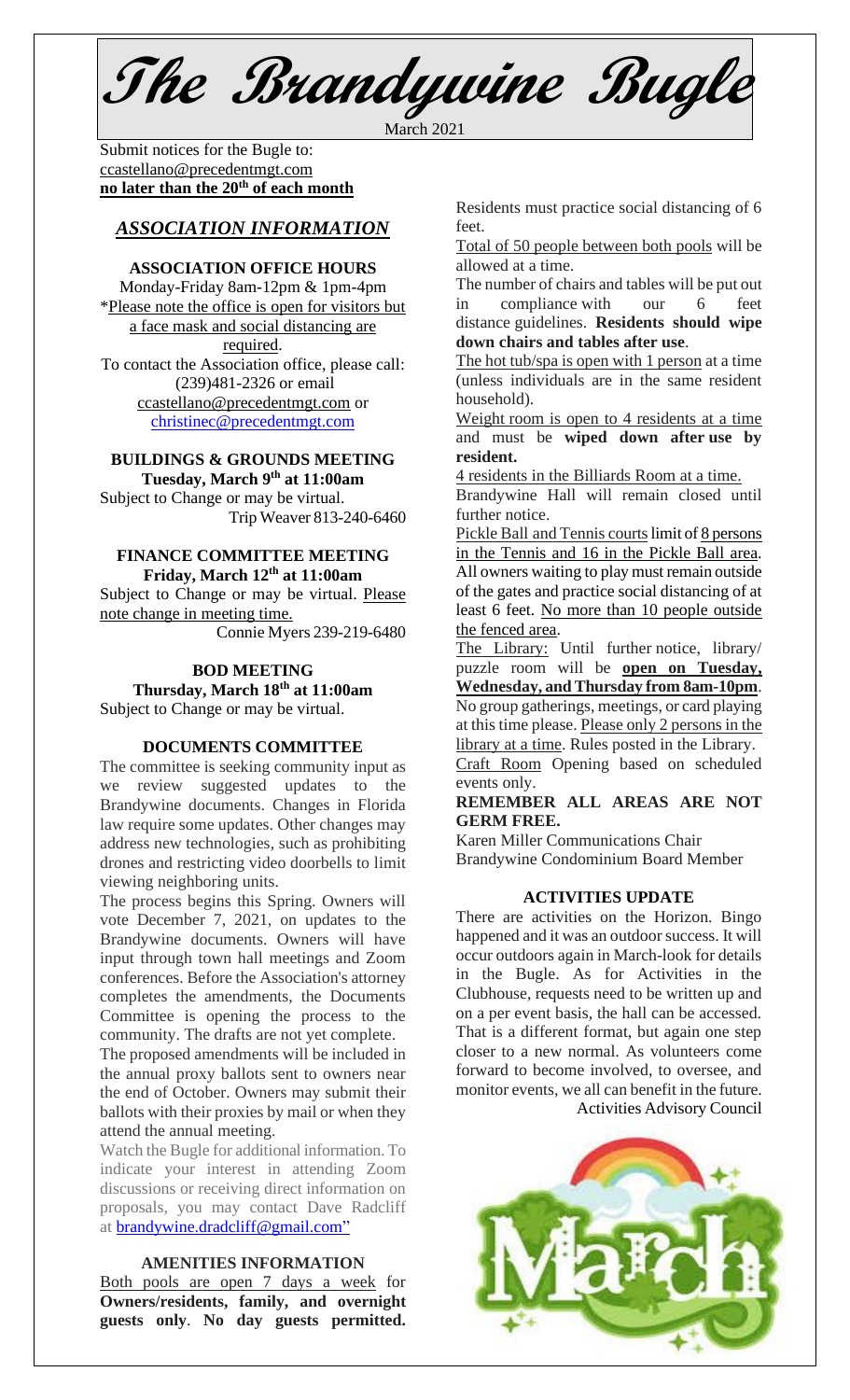### **OPEN TENNIS FOR RESIDENTS Mondays, Wednesdays & Fridays, at 8:00am**

Every Monday, Wednesday, and Friday at 8:00 AM offers all resident tennis players an opportunity to play, have fun, and get healthy exercise. If you have "rust" from not being in the game of late, we will provide the remedy. Don't hesitate to just show up but if you do have questions, Jack Sheils at 239-985-7083 would be happy to try to provide answers.

### **BOCCE**

## **Mondays & Thursdays, at 9:30am**

Brandywine's Bocce Ball Club thanks everyone for their support. Please check for more information and photos on the blog at <https://brandywinebocce.sport.blog/> Come out to play bocce with the Club members and others. Everyone is welcome!

# **SINGLES' CLUB Thursday, March 4 th at 6:00pm**

February had quite a bit packed in. First, formation of the Widows' Support Group occurred. We decided to meet on a monthly basis, more if necessary. Second, our first trip was to Manatee Park. The mammals didn't display themselves today. I only saw the top of its back. Technically, that counts. There were hiking trails, and interesting plants/ vegetation. We then went to Buckingham Farms for lunch. The food and atmosphere were excellent. We ended the day with a stop to the Love Boat. It was a great day! Third, our next trip was to Pop Stroke putting green. From out score, it appeared that the course dominated. Better luck next time. We just climbed a few stairs to choose from an array of foods and beverages. Of course, ice cream completed the day sweetly. We had two events this month<br>because nothing took place outside because nothing took place outside Brandywine in January. We certainly made up for lost activity. For our March meeting please bring your new ideas researched prior to our meeting. Also please bring calendar/ planners to avoid scheduling conflicts. The meeting takes place poolside, weather permitting. If not, well meet at 1246 Hazeltine Dr., where you will need to BYO chair & refreshment. Dianne Truslow

# **OUTSIDE BINGO Wednesday, March 10th at 10:30am**

We will hold Bingo on the side of the library. The cost will be \$5.00 per person. Reservations required. Only 30 people. Bring your own lawn chair and something to mark your cards with. For sign up call Karen Miller 239 481 3790.



### **REMEMBRANCE GARDEN**

All Brandywine residents are invited to please come to the Remembrance Garden on S Brandywine Circle at **9am on Friday 3/12/21** to help distribute crushed shell into the walking path. Bring gloves if you have them (provided if not), & possibly a shovel or rake (have some there). Many hands would make for lighter work. Please contact Ann Gergar at 248-891- 0837 if questions.

## **INTERNAL BRANDYWINE GARAGE SALE**

**Saturday, March 13th from 8am-12pm** First time ever! Internal Brandywine Garage Sale. \$10.00 per home to participate. Drop off money at: Janine McBurney 1259 Broadwater Dr. Social distancing will be observed. Limit of 4 people in your garage. Please wait on sidewalk until space is available. Masks are required. Any questions contact Janine McBurney at (708)321-0280 or Nancy Weaver at (813)380-1500. Let's have a fun day, meet our new neighbors & empty our homes of

# **BRANDYWINE BOCCE & SOCIAL CLUB BBQ**

unneeded items.

**Saturday, March 20th from 4-6:30pm** A hot dog and hamburger barbecue will take place on Saturday March 20th from 4:00PM to 6:30PM on the enclosed pool deck, BWH breezeway and bocce court (Java Plum Tree) area; all residents are invited to attend. Social distancing and sanitizing will be enforced by club members. As with all events, those attending will be at their own risk. Anyone attending who wish to watch, play or learn how to play bocce would be required to bring their own lawn chairs if they wish to sit at the bocce court.

The sign up will be on **Monday March 8th** with a secondary sign up on **Monday March**  15th in the breezeway of BWH. Hamburgers will cost \$6.00 each, Cheeseburgers are optional, and Hot Dogs will cost \$3 each or two for \$5. Condiments will be provided. Presented by The Brandywine Bocce & Social Club

## **DRYER VENT CLEANING Wednesday, March 31st from 8am-4pm**

Dryer Cleaning coming back to Brandywine. **Lint Out** is coming Wednesday March 31st from  $8$  a.m. to  $4$  p.m.

We need at least 10 people to have the \$60.00 per unit price. This year will be a little different. Instead of calling me they want you to call them or email them to help save confusion. (See attached flyer) Just tell them that you are calling to make an appointment for the Brandywine cleaning.

## **WOMEN'S ASSOCIATION No March Meeting**

See April Bugle for next meeting date.Karen Miller 481-3790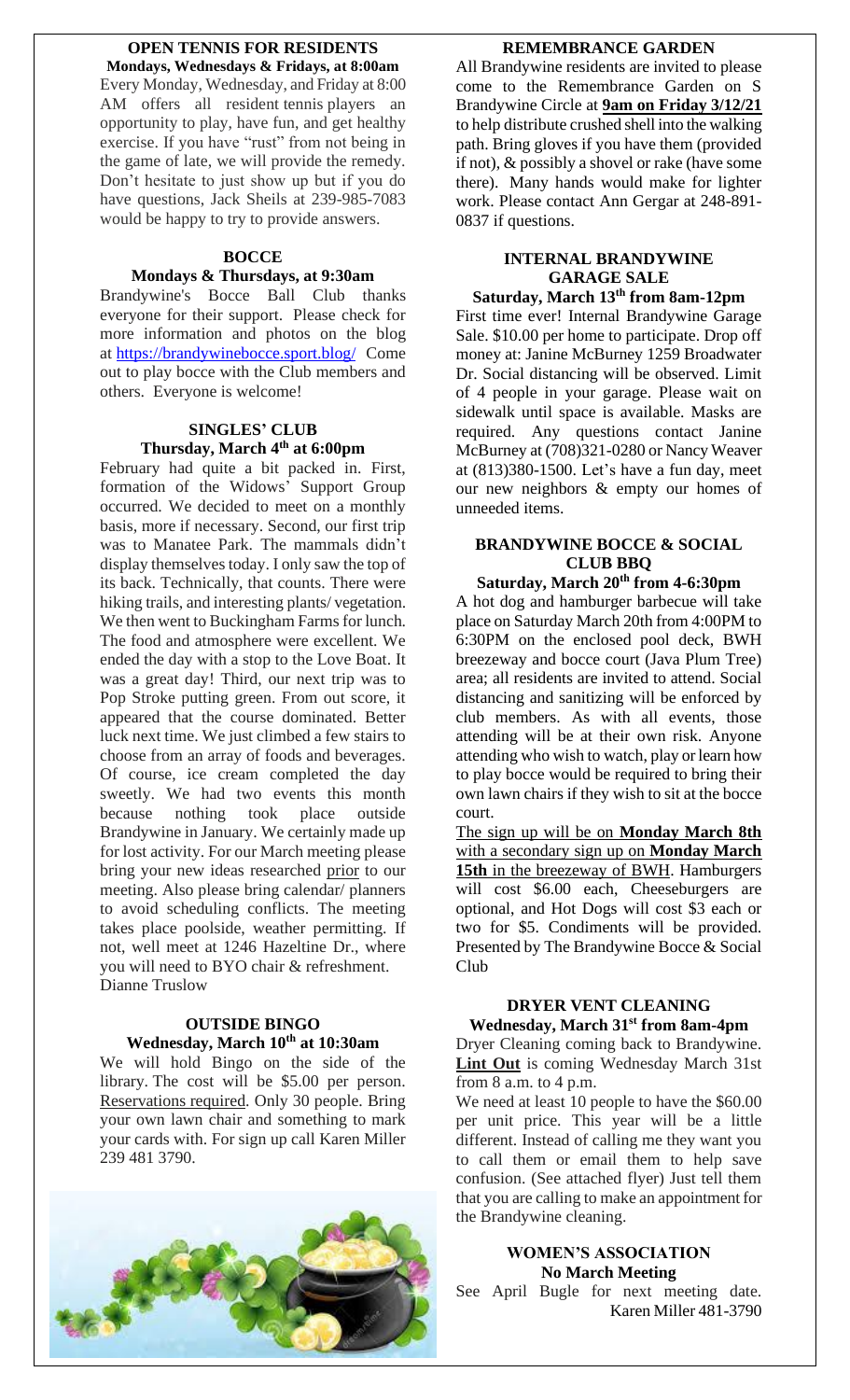### **COMMUNICATION COMMITTEE**

The following people are on the new communications committee. Please contact them with any issues and concerns you may have.

Ann Bastian- [amb1248@yahoo.com](mailto:amb1248@yahoo.com) Phyllis Cipolloni- [cipll@aol.com](mailto:cipll@aol.com) Diane Jarke- deejim1319@yahoo.com Rosemary King-[rmdking1519@gamil.com](mailto:rmdking1519@gamil.com) Karen Miller- drm1335@aol.com

# **NEW RESIDENTS**

Let's welcome these lucky people joining us in "paradise". **-Thomas Lesnak,**

**1215 Medinah Drive**

**-Sandra Azar,**

**1310 Medinah Drive**

**-Maureen Arend, Colleen Seeger and Brian Cunningham,**

**1219 N. Brandywine Circle**

**-Sharon LePage,**

**1218 Broadwater Drive**

## **IN MEMORIAM**

We lost a cherished resident in February: Gene Carpenter

### **ZOOM ASSISTANCE**

If you need help navigating or learning to use Zoom, please contact the office so we can schedule a date and time to assist you. (239)481-2326.

#### **MONEY MATTERS**

A new year is upon us and it is time to review your Brandywine account. With a change in the 2021 maintenance fees (\$640.91 for Brandywine units, \$406.20 for the Hazeltine units and, \$549.82 for all others) many forget to update the banking amount which results in an underpayment. I urge everyone to check their balance on the Precedent website which can be done by going www.precedentmgt.com and logging into your account. If you need assistance in doing this, please call the office. If you want a quick update, the office will be happy to check your account balance for you.

Reminder – final payment of the roof assessment is due and payable on April 1st. This payment requires a separate check- do NOT write one check for both your monthly fee and the assessment. (\$1256.13 for Brandywine units, \$763.95 Hazeltine units and, \$1065.13 for all others)

Constance Myers, Board Treasurer and Finance Chair

### **OUTDOOR ACTIVITES**

Looking to expand Brandywine's outdoor activities for fun. Items needed: Badminton Equipment, Croquet Sets, Bean Bags for Corn Hole. If you have any items to contribute or would like to help organize the activities, please give Nancy Weaver a call at (813)380- 1500.

#### **CHRISTMAS DECORATIONS**

Help is needed in revamping Brandywine's look for the Christmas holidays. Please look through your closets and garage for any Christmas items you no longer need. We are seeking: 1. Artificial Christmas trees of various shapes and sizes. 2. Artificial wreaths of various sizes- the bigger the better. Please call Nancy Weaver at (813)380-1500 if you would like to donate.



#### **CPR/AED**

A CPR/AED course will be scheduled to take place at our local Fire House. Only 10 candidates will be able to attend each class, but given any greater number, more than one date will apply. Due to present circumstances, you can contact me and then I will get back to you with open dates and time. The course generally takes up to a few hours in the morning. At conclusion you will be given a protective CPR mask to take home. Interested, please call with your name and phone number at 239 489-2806 or call/message me at 757 871-9667. My email is jamuff@aol.com. Your place in the room will keep you separated amply to meet safety requirements. Audrey Murphy

#### **BUGLE LOCATION**

The Bugle will remain available in the Brandywine Hall Breezeway near the pool. The Bugle is always available on both websites:

Resident ran site: [www.mybrandywine.org](http://www.mybrandywine.org/) Official site: www.precedentmgt.com

#### **FRIENDLY REMINDER**

All homeowners have an obligation to follow the Brandywine Condominium Association, Inc. Documents including but not limited to the Rules and Regulations. Homeowners who are not in compliance will receive a violation notice. To avoid a violation notice, make sure to stay informed. Please keep in mind the Association Documents also include information for homeowners regarding covenants compliance. All rules and regulations are available on the website, [www.precedentmgt.com](http://www.precedentmgt.com/) or you may request a copy from the Association office.

#### **WILDLIFE REMINDER**

Florida is full of wonderful wildlife but also potentially dangerous and harmful to the property. Please be cautious of all wildlife. For your safety, as well as theirs, do not feed, harass, or touch any wild animals; including but not limited to **birds, squirrels, rabbits, etc**. Feeding these animals causes pest control issues and welcomes unwanted larger animals such as bobcats and coyotes.